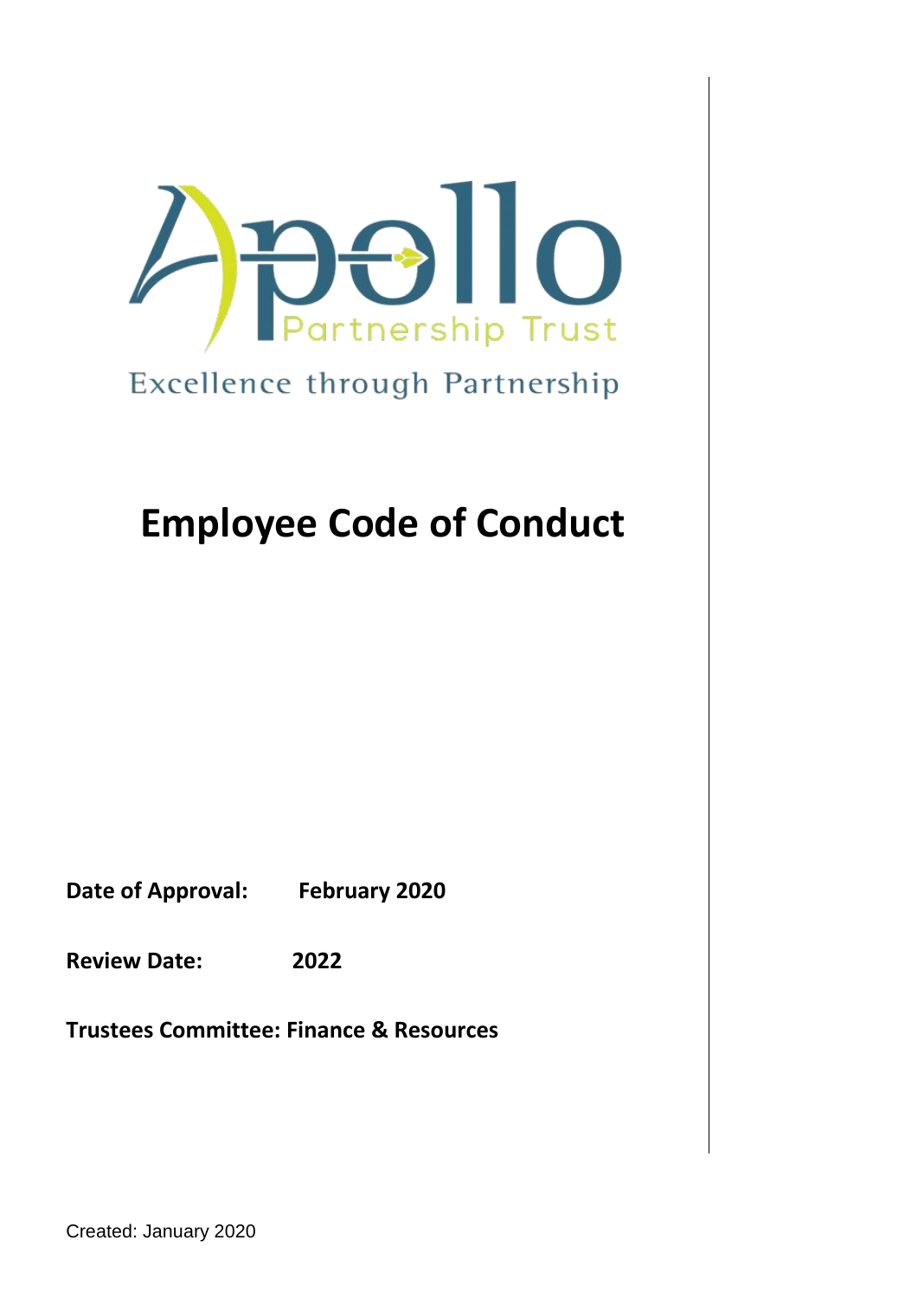## **CONTENTS**

| 1. Introduction                            | Page 3  |
|--------------------------------------------|---------|
| 2. Equality & Diversity                    | Page 4  |
| 3. Dignity & Respect                       | Page 5  |
| 4. Safeguarding                            | Page 5  |
| 5. Data Protection & Confidentiality       | Page 6  |
| 6. Declaration of Interests                | Page 7  |
| 7. Gifts & Hospitality                     | Page 7  |
| 8. Mobile Phones & Hand Held Devices       | Page 8  |
| 9. Notifications of Convictions/Cautions   | Page 8  |
| 10. Personal Appearance & Dress Code       | Page 9  |
| 11. Personal Relationships                 | Page 10 |
| 12. Photographs & Recordings               | Page 12 |
| 14. Secondary Employment                   | Page 12 |
| 15. Sickness Absence: Reporting Procedures | Page 13 |
| 17. Social Media                           | Page 14 |
| 18. Disciplinary                           | Page 15 |
|                                            |         |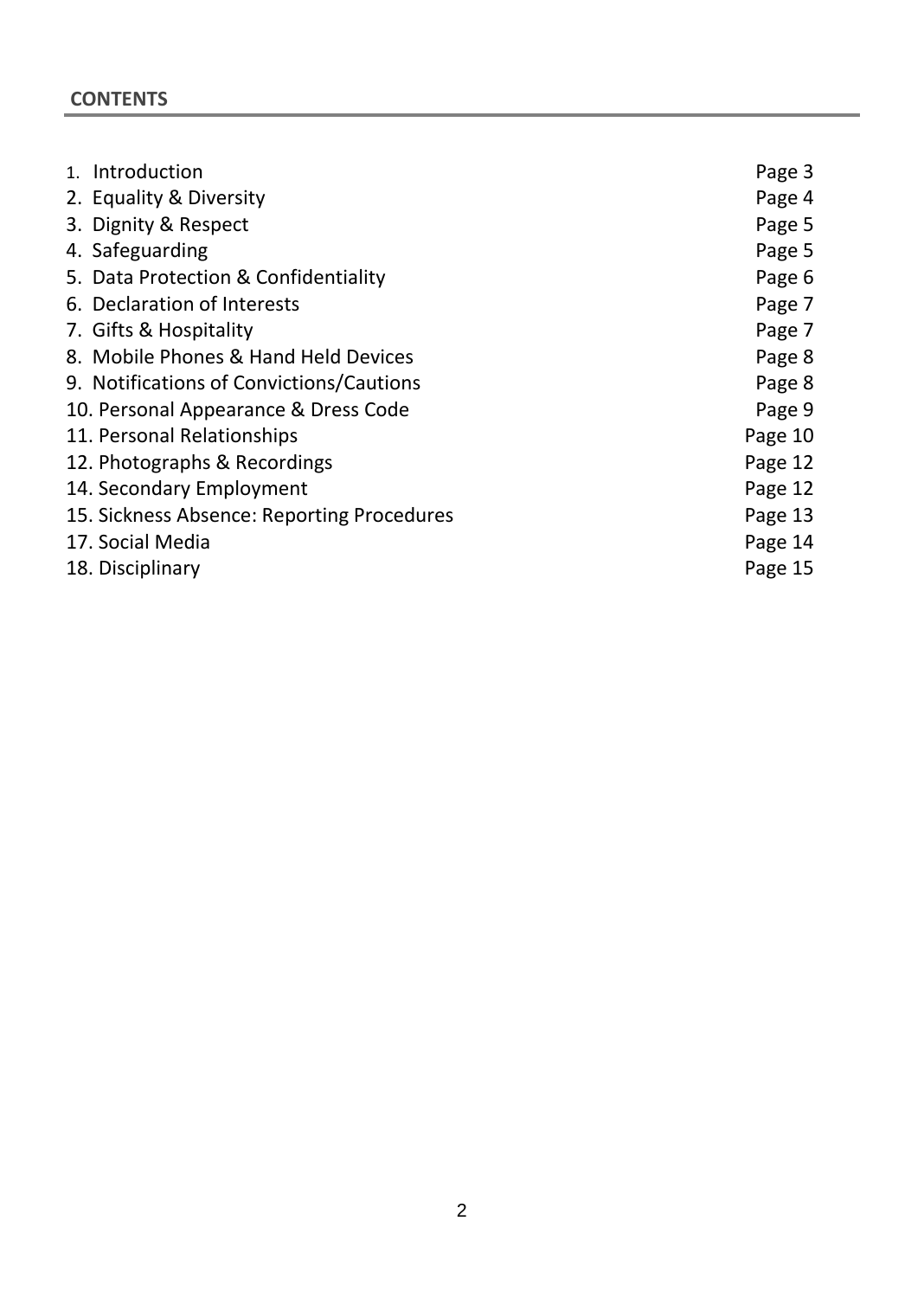#### **1. INTRODUCTION**

- 1.1 This Code of Conduct applies to all employees who work for Apollo Partnership Trust (APT) based at any location. For the purpose of this Code reference to employees also includes workers, volunteers and agency workers. It is intended as a guide to assist all those working within the Trust understand and comply with the Trust's expectations in terms of their standard of conduct and behaviour. All employees are expected to adhere to the principles contained within this Code during the course of their work and/or when representing the Trust.
- 1.2 We aim to provide a high quality provision for all pupils, staff and any external companies with whom we may have business with, and promote public confidence in the integrity of the Trust. All employees are expected to reflect high standards of behaviour both at work and in their private life and set a good example to pupils and other at all times. Employees should be mindful of their behaviour outside the Trust and the reflection this may have on themselves, the Trust and their profession.
- 1.3 At APT we recognise and value the effort taken by all of employees, volunteers and Agency workers, who contribute towards our work in the education of our young people. We want to ensure that your work and career with APT is valuable, productive and enjoyable. Our Code of Conduct outlines what is expected from all employees', volunteers and Agency worker who are all required to comply with our Code of Conduct.
- 1.4 All employees of this Trust must ensure that they adhere to the relevant professional standards for their role, and the 7 principles of public life, as listed below:

#### **1. Selflessness**

Holders of public office should act solely in terms of the public interest.

#### **2. Integrity**

Holders of public office must avoid placing themselves under any obligation to people or organisations that might try inappropriately to influence them in their work. They should not act or take decisions in order to gain financial or other material benefits for themselves, their family, or their friends. They must declare and resolve any interests and relationships.

#### **3. Objectivity**

Holders of public office must act and take decisions impartially, fairly and on merit, using the best evidence and without discrimination or bias.

#### **4. Accountability**

Holders of public office are accountable to the public for their decisions and actions and must submit themselves to the scrutiny necessary to ensure this.

#### **5. Openness**

Holders of public office should act and take decisions in an open and transparent manner. Information should not be withheld from the public unless there are clear and lawful reasons for so doing.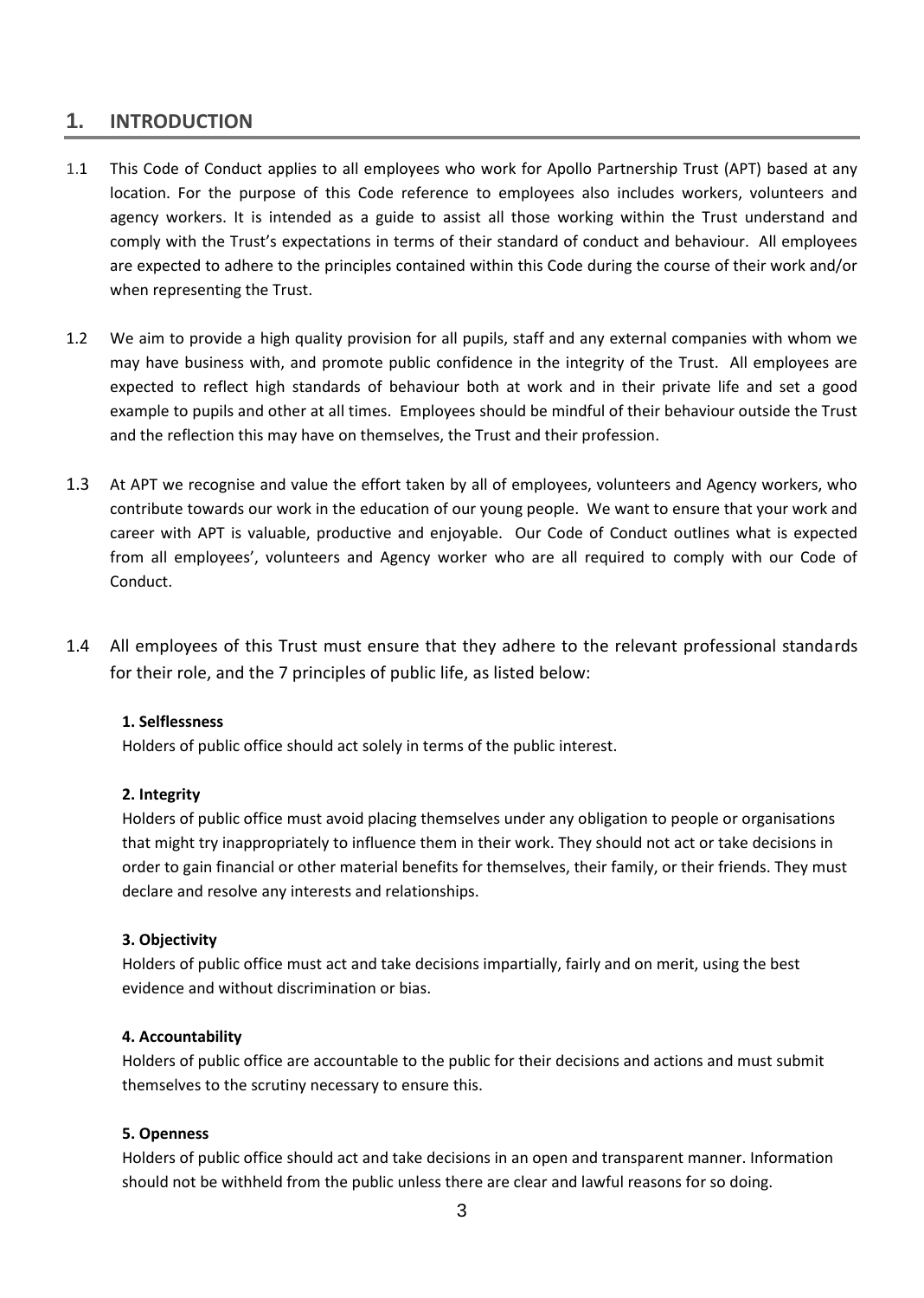#### **6. Honesty**

Holders of public office should be truthful.

#### **7. Leadership**

Holders of public office should exhibit these principles in their own behaviour. They should actively promote and robustly support the principles and be willing to challenge poor behaviour wherever it occurs.

Employees must also safeguard children's wellbeing and maintain public trust in their profession, as part of their professional duties. The following examples are not an exhaustive list:

- *Teachers Standards (2012)*
- *National Head Teacher Standards (2014);*
- *National Standards for Subject Leaders (1998);*
- *SenCo Standards;*
- *Draft National Standards for School Leaders;*
- *School Leadership Standards;*
- *National occupational standards for supporting teaching and learning in schools;*
- *ISBL Professional Standards;*
- 1.5 This Code complies with the requirements of relevant legislation, and reflects the Trust's Policies and Procedures, as amended.
- 1.6 All employees must read this Code carefully (and alongside the Trust's policies and procedures) and seek advice and guidance on any matters that they do not fully understand.
- 1.7 Any breaches of this Code may result in a formal investigation being carried out under the Trust's Disciplinary and Grievance policies and procedures and could result in disciplinary action.

## **2. EQUALITY & DIVERSITY IN THE WORKPLACE**

2.1 All employees have a personal responsibility to promote equality and diversity within this Trust in respect of their colleagues, governors, pupils, their parents/carers and the local community.

#### 2.2 **Equality**

Employees will ensure that everyone is treated fairly and with respect regardless of their age, disability, gender reassignment, race, religion/belief, sex, sexual orientation and marriage/civil partnership and pregnancy and maternity.

#### 2.3 **Diversity**

Employees will recognise and value diversity of others within the work place and understand how any differences can benefit others, our Trust and the local community.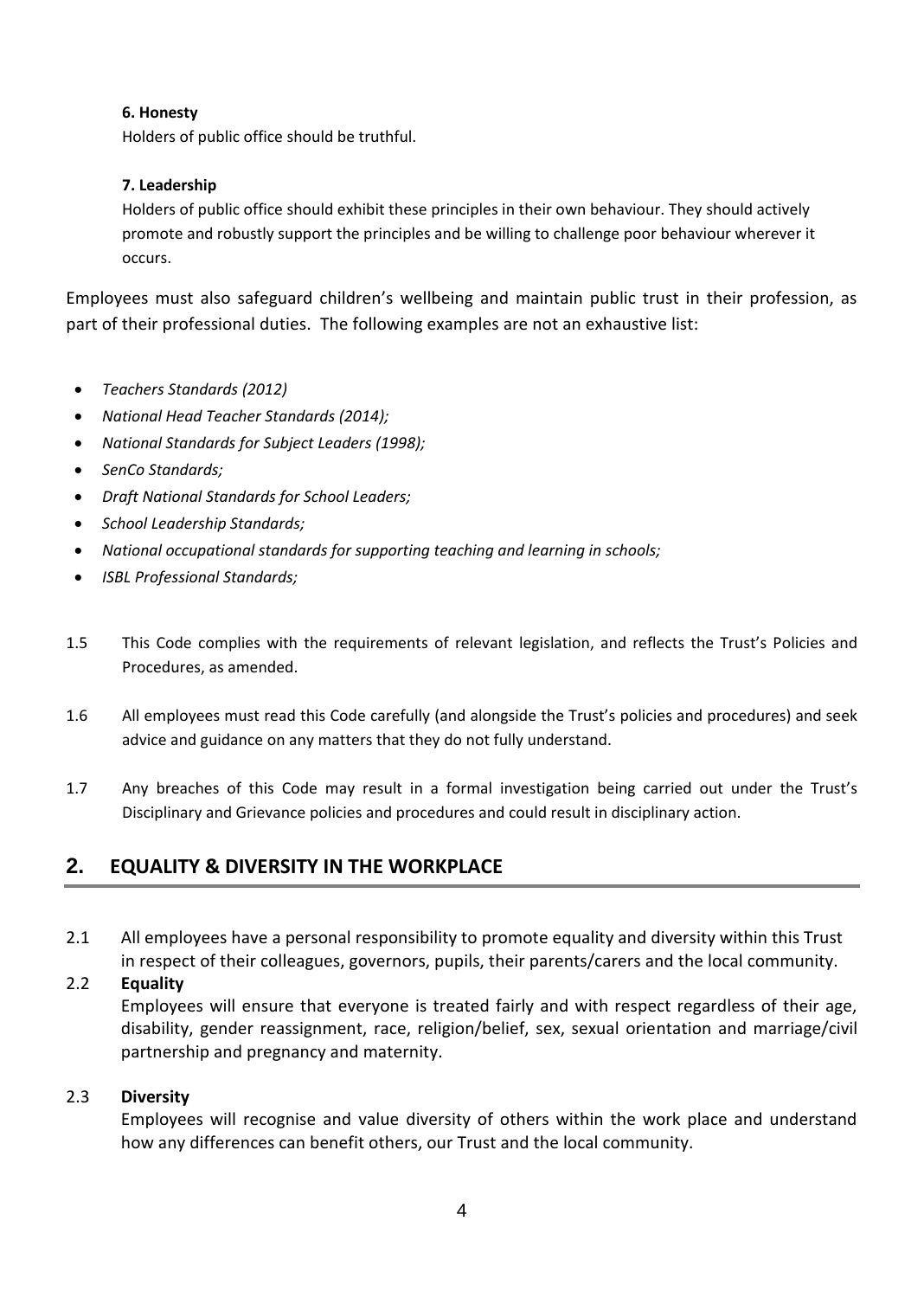### **3. DIGNITY & RESPECT**

- 3.1 As per section 1.2 all employees are expected to maintain a high standard of behaviour and personal conduct at all times to ensure that everyone in Trust is treated with dignity and respect.
- 3.2 A respectful workplace:
	- welcomes all;
	- encourages employees to be the very best they can be;
	- promotes equality of opportunity and treatment of others;
	- respects diversity;
	- promotes employee health and wellbeing;
	- communicates expectations around behavior and personal conduct;
	- strives for improvement and transparency;
	- encourages open and honest communication between employees; and
	- ensures that all disputes at work are dealt with effectively under the relevant policies and procedures.
- 3.3 All employees are responsible for treating others, including trustees, governors, colleagues, pupils, volunteers, parents and carers, with dignity and respect and will not purposely make anyone feel excluded or unaccepted.
- 3.4 All employees must act with personal and professional integrity, respecting others by:
	- never using inappropriate or offensive language in the workplace;
	- acting in the best interests of the Trust and its ethos;
	- being honest and acting with integrity;
	- treating pupils and others with dignity and respect;
	- showing tolerance and respect for the rights and beliefs of others;
	- acting as a role model for pupils by consistently demonstrating high standards of behaviour;
	- not undermining fundamental British values, including democracy, the rule of law, individual liberty and mutual respect, and tolerance of those with different faiths and beliefs;
	- not expressing personal beliefs in a way that will overly influence pupils, exploits pupils' vulnerability or might lead them to break the law;
	- conforming to Equal Opportunities legislation in all aspects of their work.
- 3.5 Where an employee believes that they have been unfairly treated they may refer to the Trust's Grievance Policy. Where it is found that an employee has exhibited inappropriate behaviour, formal disciplinary may be taken.

## **4. SAFEGUARDING**

This section should be read in conjunction with the "Guidance for Safer Working Practice for those Working with Children in Education Settings" and KCSIE.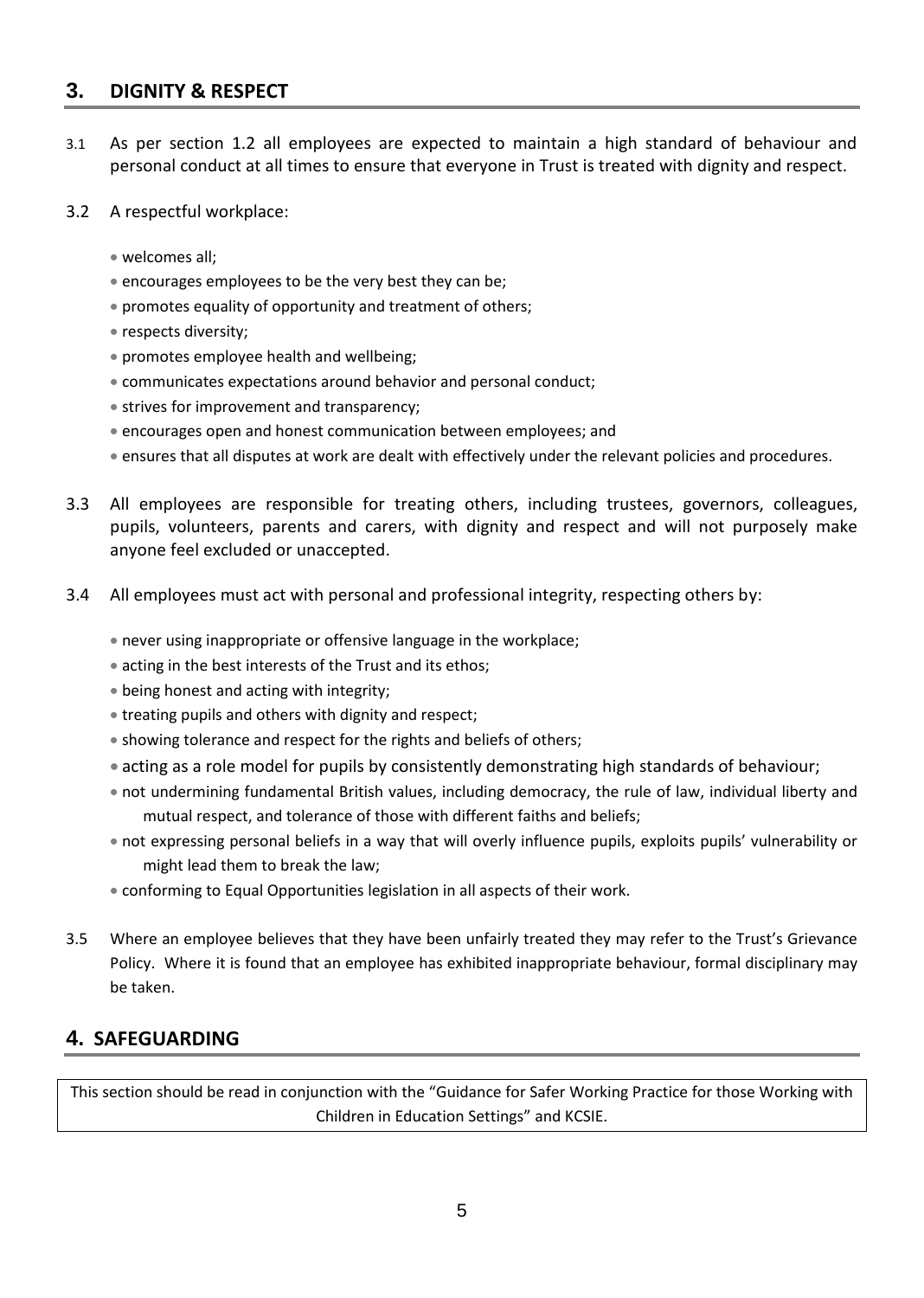- 4.1 All employees, trustees, governors and volunteers will be given a copy of the following documents:
	- Each academy's Child Protection and Safeguarding Policy;
	- KCSIE document part 1.
	- Guidance for Safer Working Practice for those Working with Children in Education Settings.
- 4.2 All employees, trustees, governors and volunteers have a duty to safeguard pupils to ensure they are not harmed or at risk of harm.
- 4.3 Any concerns about breaches of the KCSIE, unsafe practice or potential failures by the Trust or its employees **must be reported** to the Trust Leader, School Leader/School's Designated Safeguarding Person/Lead (DSP/DSL) immediately.
- 4.4 All employees will receive appropriate Safeguarding/Child Protection training. If for any reason an individual misses this training, alternative arrangements should be made as soon as possible. All employees will be expected to keep up to date with any changes made to the KCSIE document.
- 4.5 The documents at 4.1 **must** be read and understood and any queries should be directed to the relevant SLT or Trust staff. Employees are asked to sign a copy of these documents to confirm that they have read and understood these and will agree to abide by them at all times during their employment. Further copies are available on the Trust's Academy Websites.
- 4.6 The Local Authority LADO contact details: 0116 305 0005

## **5. DATA PROTECTION & CONFIDENTIALITY**

This section should be read in conjunction with the Trust's GDPR/Data Protection/Photography & Videos at School Policy/Privacy Statement

- 5.1 Employees are privy to confidential and sensitive information about the Trust, their colleagues, volunteers, pupils and their parents. The Data Protection Act 2018 states that anyone who is responsible for using personal data must follow strict data protection principles.
- 5.2 All employees must therefore ensure that any information collected is:
	- used fairly, lawfully and transparently;
	- used for specified, explicit purposes;
	- used in a way that is proportionate, relevant and limited to only what is necessary;
	- accurate and, where necessary, kept up to date;
	- kept for no longer than is necessary;
	- handled in a way that ensures appropriate security, including protection against unlawful or unauthorised processing, access, loss, destruction or damage.
- 5.3 Employees must:
	- not disclose, or use (directly or indirectly) any information (either about Trust business,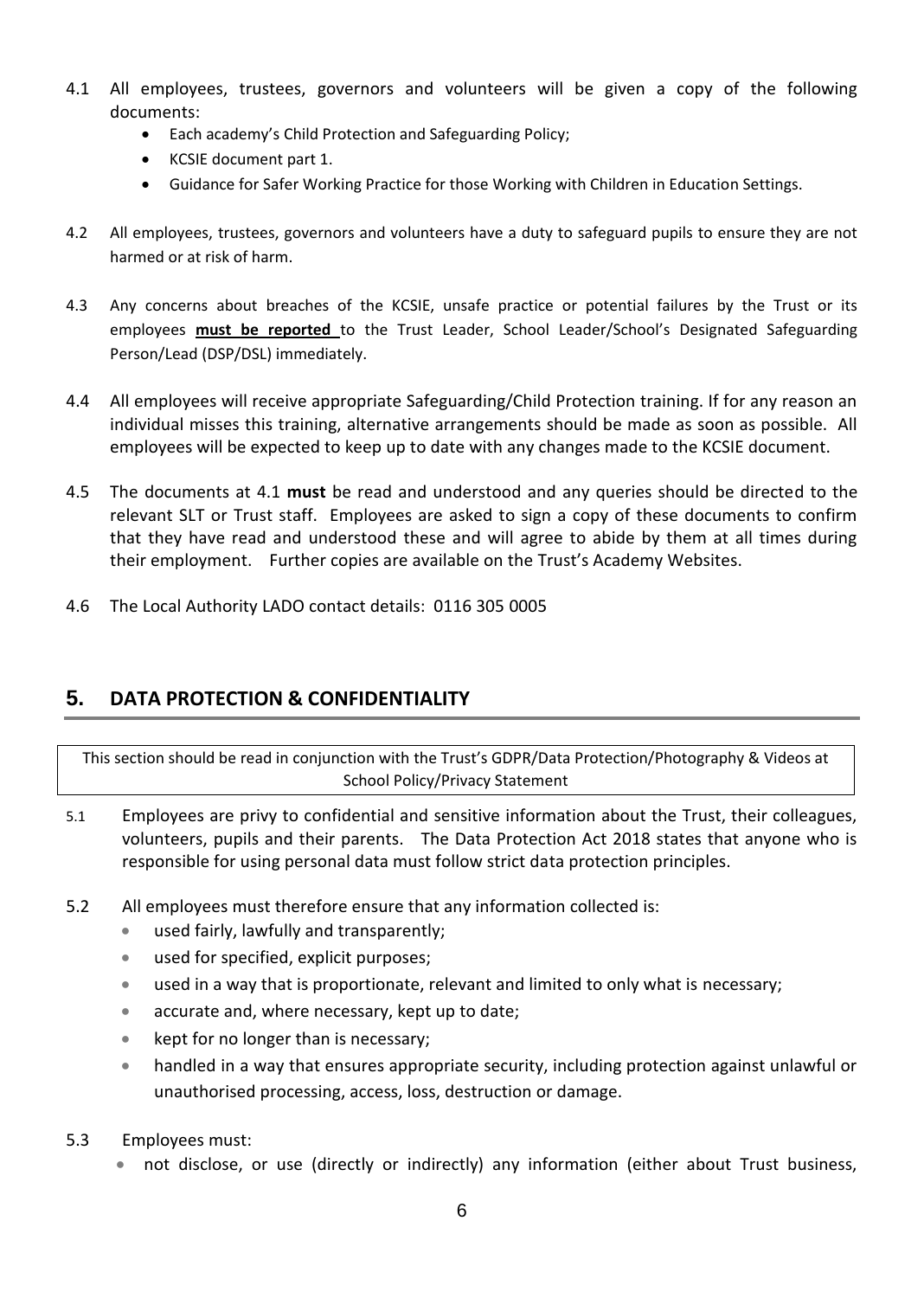employees, pupils, parents, or external agencies) received in the course of their work or allow others to do so whether during their employment or after their termination. Any such data must only be accessed by authorised users for legitimate purposes;

- not use data held by the Trust for any purpose other than that for which it is intended;
- ensure that all data is kept secure (i.e. locked away or protected by password) and that data on screens or within documents are not left within view of others;
- not disclose or display information about logins or passwords for automated devices, or keycodes or similar for manual locks;
- ensure that when sharing personal or sensitive data external to the Trust that it is done by secure methods taking care to minimise the risk of loss and making sure it reaches the intended recipient.
- 5.4 When an employee is in doubt about whether to share information or keep it confidential, they must seek guidance from the School Leader or line manager.
- 5.5 Employees must follow and comply with the Trust's data handling/information security/privacy notice at all times. Failure to do so is considered a serious breach.

## **6. DECLARATION OF INTEREST / CONFLICT**

- 6.1 The Trust understands and encourages employees to undertake activities outside of work and take an active role in their community. However, employees should avoid any activities that have the potential to cause a practical conflict with their employment, or reputational harm to the Trust or undermine the Trust's trust and confidence in them.
- 6.2 If a conflict, or potential conflict, arises during the course of an employee's employment with the Trust, this must be declared to the School Leader or Trust line manager if working centrally, for their consideration as to whether it would be appropriate to continue with the activity. Where an employee fails to comply with instructions from the School Leader or relevant line manager it may be treated as a disciplinary matter.
- 6.3 It is the responsibility of employees to declare any interests or conflicts. Failure to do so may be considered a disciplinary matter. Any concerns or queries regarding interests or potential interests should be discussed with an employee's line manager at the earliest opportunity.

## **7. GIFTS & HOSPITALITY**

- 7.1 Employees should not accept or give any significant gifts or offers of hospitality, as this could be perceived as an act of bribery to influence decisions or may be construed as favouritism, which might then compromise the individual or the Trust. The term "gift" can also include the provision of services at a lower cost than that charged to the general public.
- 7.2 Employees should notify the School Leader or line manager, if they receive any gifts of substantial value or significance and, where possible, decline the offer politely and firmly. If in doubt employees should discuss the matter with the School Leader or relevant line manager if working centrally.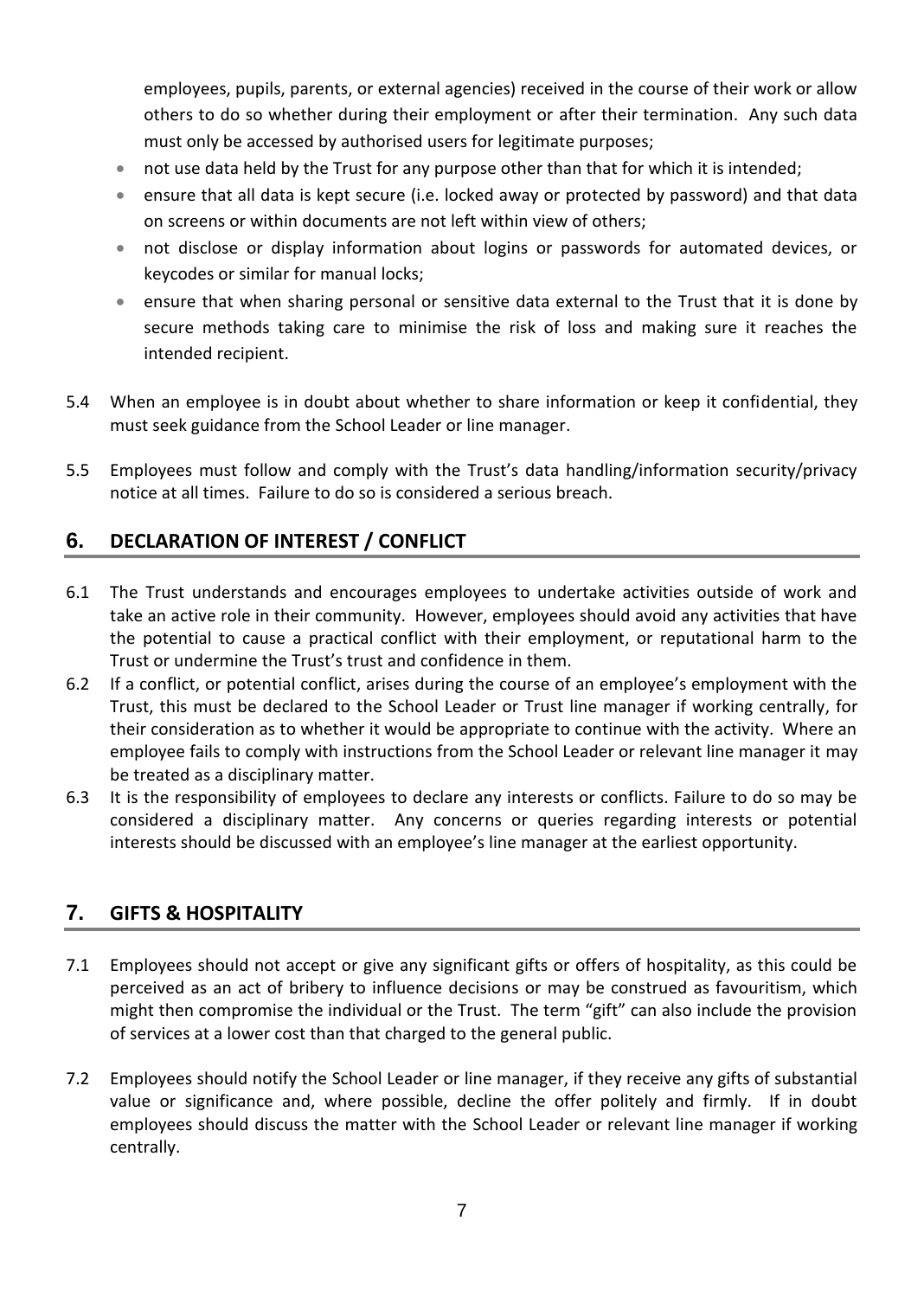- 7.3 Any provision of hospitality that is seen as necessary to represent the Trust may be accepted with the approval of the School Leader (or in the case of the School Leader or Chief Finance & Operations Director, Trust Leader) and MUST be entered into the Trust Gifts & Hospitality Register.
- 7.4 Gifts of appreciation such as gifts at Christmas or "Thank You" gifts given at the end of a School term, which have no substantial financial value (less than £25) can be accepted and do not need to be declared to the School Leader.
- 7.5 Under no circumstances should employees accept cash as a gift, even below £25, unless it is cash for donations to the Trust's charitable funds. Any such donations must be handled in line with the financial procedures.

## **8. MOBILE PHONES & HAND HELD DEVICES**

8.1 Personal mobile telephones and hand held devices must **not** be used, unless you are given express permission by the Trust Leader and never:

- during lesson times/when teaching is taking place;
- when supervising pupils outside of the classroom (e.g. at break times/lunch times);
- at any time when responsible for the health and safety of pupils, including whilst off Trust premises (e.g. on a School trip).
- 8.2 Employees must not, unless you are given express permission by the Trust Leader:
	- use their personal mobile phone or devices to contact pupils or their parent/carers;
	- use their personal mobile phone or devices to take photographs of pupils or retain personal information regarding the pupils at the Trust;
	- give out their personal phone numbers or contact details, including personal email addresses to pupils or their parent/guardians;
	- **keep inappropriate or illegal content on the device.**
- 8.3 Where there is a need to deviate from any of the above (e.g. in an emergency situation), employees must inform the School Leader immediately or as soon as practically possible.
- 8.4 The above points aim not only to protect pupils but also to protect employees from allegations of misconduct or inappropriate behaviour.
- 8.5 Employees bringing a personal mobile phone or hand held device into any Trust site do so at their own risk. The Trust will not be held responsible or accept any liability for personal equipment that is lost or is stolen.
- 8.6 Where key employees working across sites or other special circumstances are given permission to use their own devices, employees do so on the understanding that all work is conducted in accordance with the Trust's Safeguarding and GDPR policies.

## **9. NOTIFICATIONS OF CONVICTIONS / CAUTIONS**

9.1 Employees **must** disclose **any** cautions or convictions: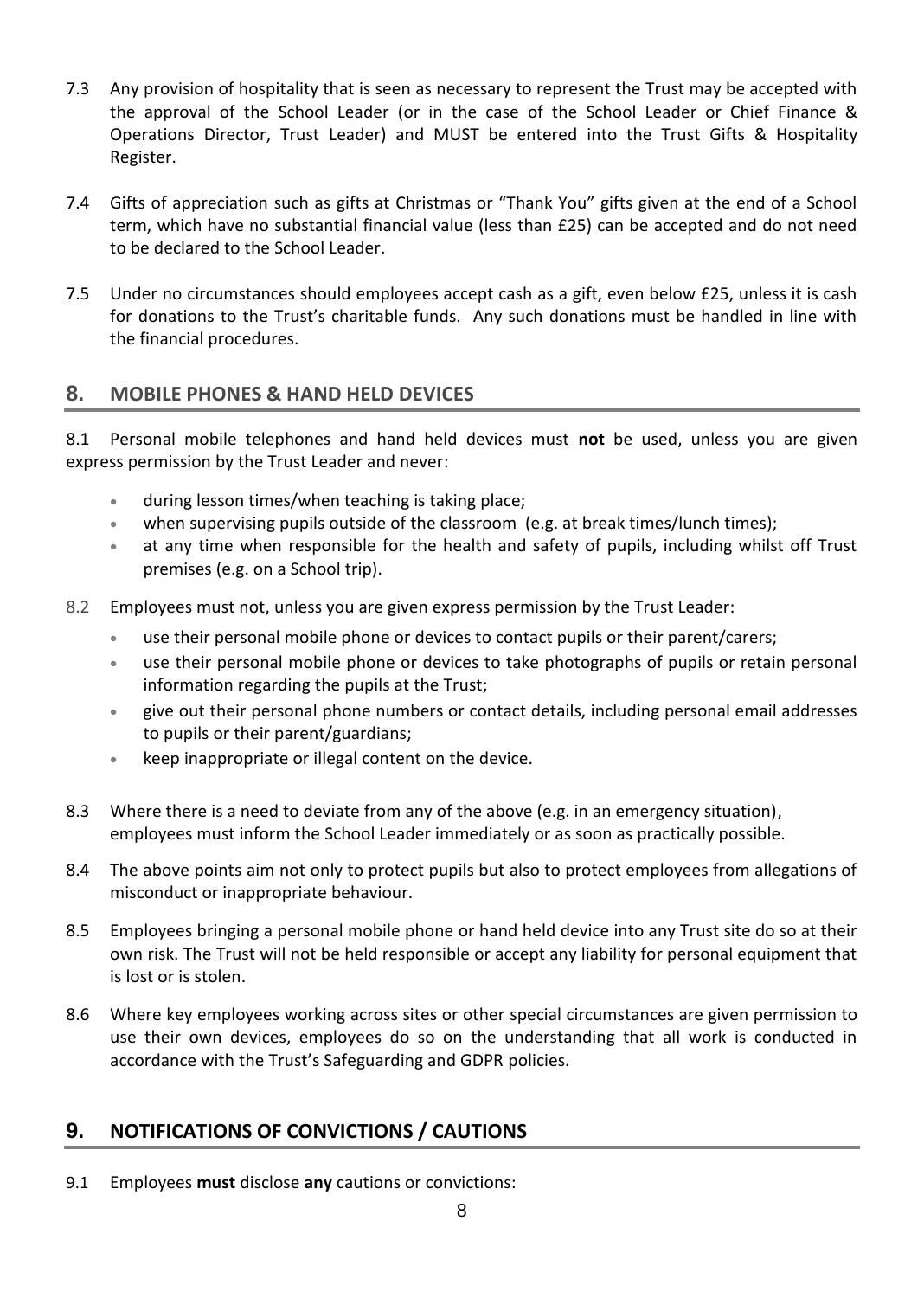- prior to or on appointment;
- at any other time during their employment. Where employees receive any new cautions or convictions during their employment at the Trust this must be disclosed to the School Leader. Consideration will be given to how the caution or conviction impacts on an individual's role within Trust.
- 9.2 The above also applies to any driving convictions received by prospective and existing employees.

 9.3 This Trust operates a re-checking process which will require all employees to undergo a further DBS check every 7 years rolling programme. Failure to undergo any further checks when requested to do so may result in disciplinary action being taken which could lead to dismissal or may lead to dismissal.

## **10. PERSONAL APPEARANCE & DRESS CODE**

- 10.1 It is important that all employees ensure that their dress and personal appearance is appropriate at all times for a professional working environment. All employees must therefore:
	- be responsible for their general presentation and personal appearance;
	- be considerate of and promote a positive image of the Trust;
	- ensure that clothing and any jewellery worn is appropriate to the role being undertaken (N.B. It is recognised that some roles will require employees to wear sports clothes, such as those involved in PE. For these individuals appropriate sportswear and equipment should be worn and jewellery must be kept to a minimum to avoid injury);
	- ensure that clothing and/or personal appearance is appropriate and will not cause embarrassment or offence to others. Clothes should be non-offensive and contain no provocative logos or remarks;
	- ensure that clothing does not over-expose parts of the body (e.g. stomach or chest) or is transparent. Tight or revealing clothes, including mini-skirts, low cut tops or low waistlines are not considered appropriate;
	- dresses, skirts and tailored shorts should be of a reasonable length;
	- ensure that footwear is suitable for the duties undertaken. Strapless sandals or flip-flops which do not provide necessary protection or are considered a health and safety risk should not be worn, unless there is a medical reason for doing so.

#### **10.2 Health & Safety:**

 Personal Protective Equipment (PPE) must be worn as directed/instructed/trained or where a risk assessment indicates that it is necessary to control residual risks.

#### **10.3 Religion & Faith:**

 The Trust recognises the diversity of cultures and religions of its employees and will take a sensitive approach when this affects dress requirements.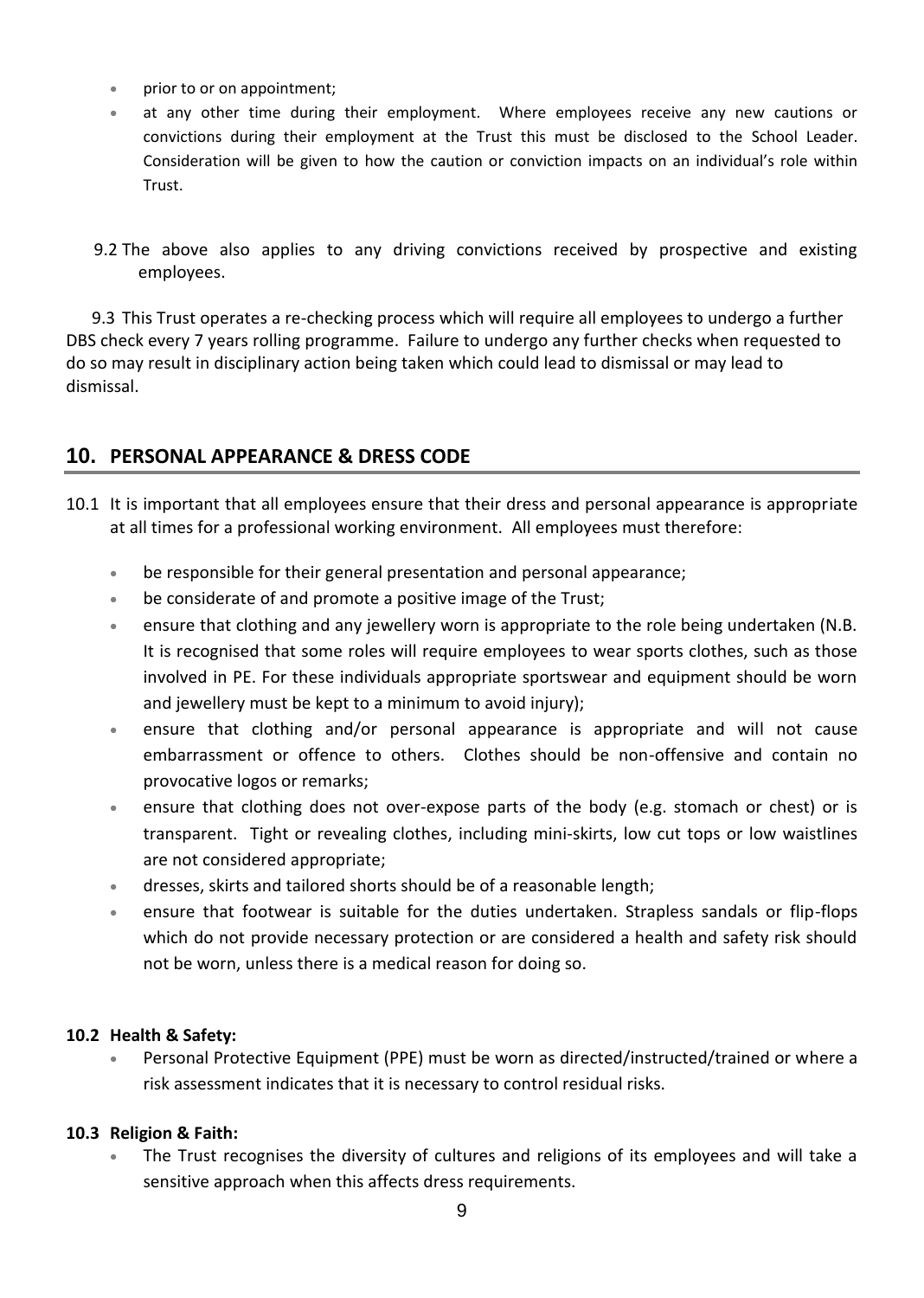Employees of particular faiths or religions, which are required to wear specific types of clothing will be respected subject to where this may pose a hazard to the health and safety of anyone or where this impacts on teaching and learning.

#### 10.4 Hair:

 Hair (including facial hair) should be neat and tidy at all times and hair should always be worn tied back when handling food or where there may be a health and safety risk.

#### 10.5 Tattoos:

- Any visible tattoos should not be offensive to others. Where they are deemed to be offensive or are of an adult nature they should be covered appropriately.
- 10.6 The above list is not exhaustive in defining acceptable and unacceptable standards of dress and appearance and staff should use common sense in adhering to the principles listed above. The Trust reserves the right to highlight any inappropriate clothing and may require employees to address this matter if considered necessary.
- 10.7 There may be times when employees wish to support different charities and they would like to ask for exceptions to the normal rules, for example, Jeans for Genes Day and Christmas Jumper Day. On these occasions employees must still be mindful of the principles contained within the code.
- 10.8 Failure to adhere to the Trust's standard of dress and appearance could constitute misconduct and may result in disciplinary action.

#### **11. PERSONAL RELATIONSHIPS**

This section should be read in conjunction with the Trust's Close Personal Working Relationships Policy

- 11.1 It is recognised that there may be occasions where personal relationships exist amongst individuals at work. Where such employees are, or may be, working closely with colleagues with whom they have a personal relationship, they must:
	- ensure that any such relationships do not adversely affect their employment or ability to carry out their role;
	- protect against bias/unfair advantage or prejudice, particularly where they have supervisory or managerial responsibility over another;
	- avoid situations where there is potential for conflict of interest;
	- ensure that situations do not develop where other employees feel unable to speak openly and honestly, or feel that a relationship is having an adverse impact on their own employment;
- 11.2 The reason for this is to protect all parties from any accusations of breaches of confidentiality or the abuse of authority or conflict of interest.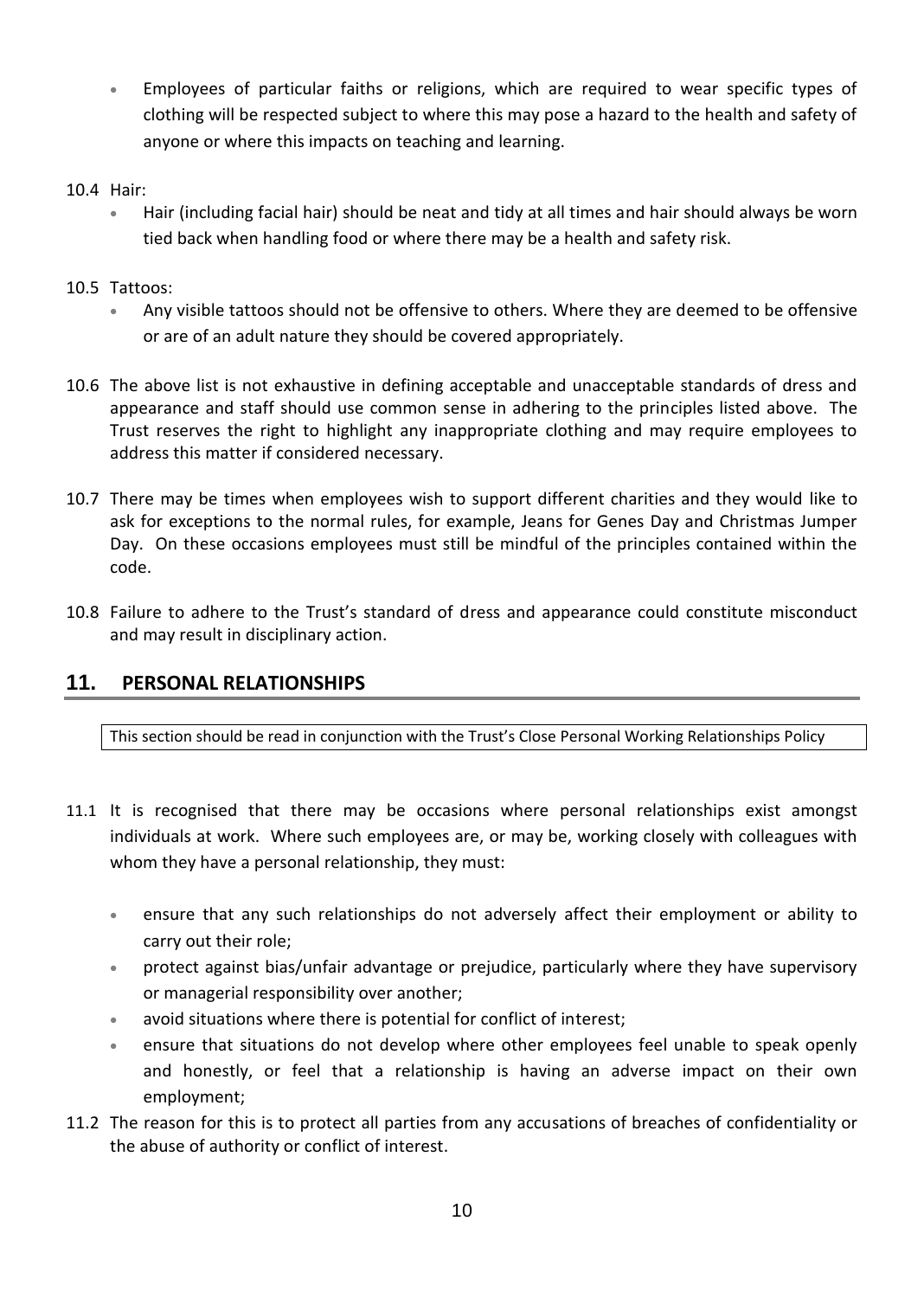- 11.3 A **personal** relationship is defined as:
	- A family relationship (e.g. Grandparents, in-laws & step-parents), siblings and children & grandchildren (including in-laws and step children)
	- A sexual/romantic relationship (e.g. spouses or partners)
	- A business/commercial/financial relationship; or
	- Any other close **personal friendship** or relationship NB. This is list not exhaustive.
- 11.4 An employee involved in any part of the recruitment process who has a personal relationship with an applicant should declare this from the outset. They should also not act as a referee for that person where possible. Such employees must not be involved in the following:
	- Recruitment processes;
	- Decisions relating to pay in respect of that individual;
	- Decisions related to or the management of the employees performance;
	- Any conduct issues that arise that may involve the employee.

#### 11.5 Disclosure of a Personal Relationship

Employees must disclose in writing to the School Leader or line manager if working centrally any personal relationship which develops or ends during the course of employment. In line with the Trust's Policy.

## **12. PHOTOGRAPHS & RECORDING**

- 12.1 Employees must only take photographs/videos of pupils and/or their colleagues for Trust purposes in accordance with the Trust's procedures as outlined in the Trust's Photography & Videos at School policy.
- 12.2 Photographs taken for official Trust use may be covered by the Data Protection Act 2018 and/or the Keeping children safe in education (KCSIE) document, and pupils/employees should be advised of the reasons why any photographs or videos are being taken.
- 12.3 Where images of pupils/employees are used for publicity purposes, appropriate consent of the individual concerned and their parents/carer must be obtained. Images must not be displayed on websites, in publications or in a public place without explicit consent.

Employees taking photos for Trust purposes must only do so using Trust equipment, but where that is not available then personal devices can be used, with express permission. In using a personal device, staff must ensure that:

- photos are not uploaded to a personal cloud based storage;
- photos are, at the earliest opportunities forwarded to the Trust databases and then deleted from personal devices;
- not to be forwarded to unsecure email addresses.
- 12.5 Employees who are not clear on the use, collection or handling of data, including photography or recordings, must seek advice either from the School Leader or the Trust's Data Protection Officer. Ignorance regarding Data Protection regulations cannot be used as an excuse for failing to comply with the requirements and will be treated as a serious issue.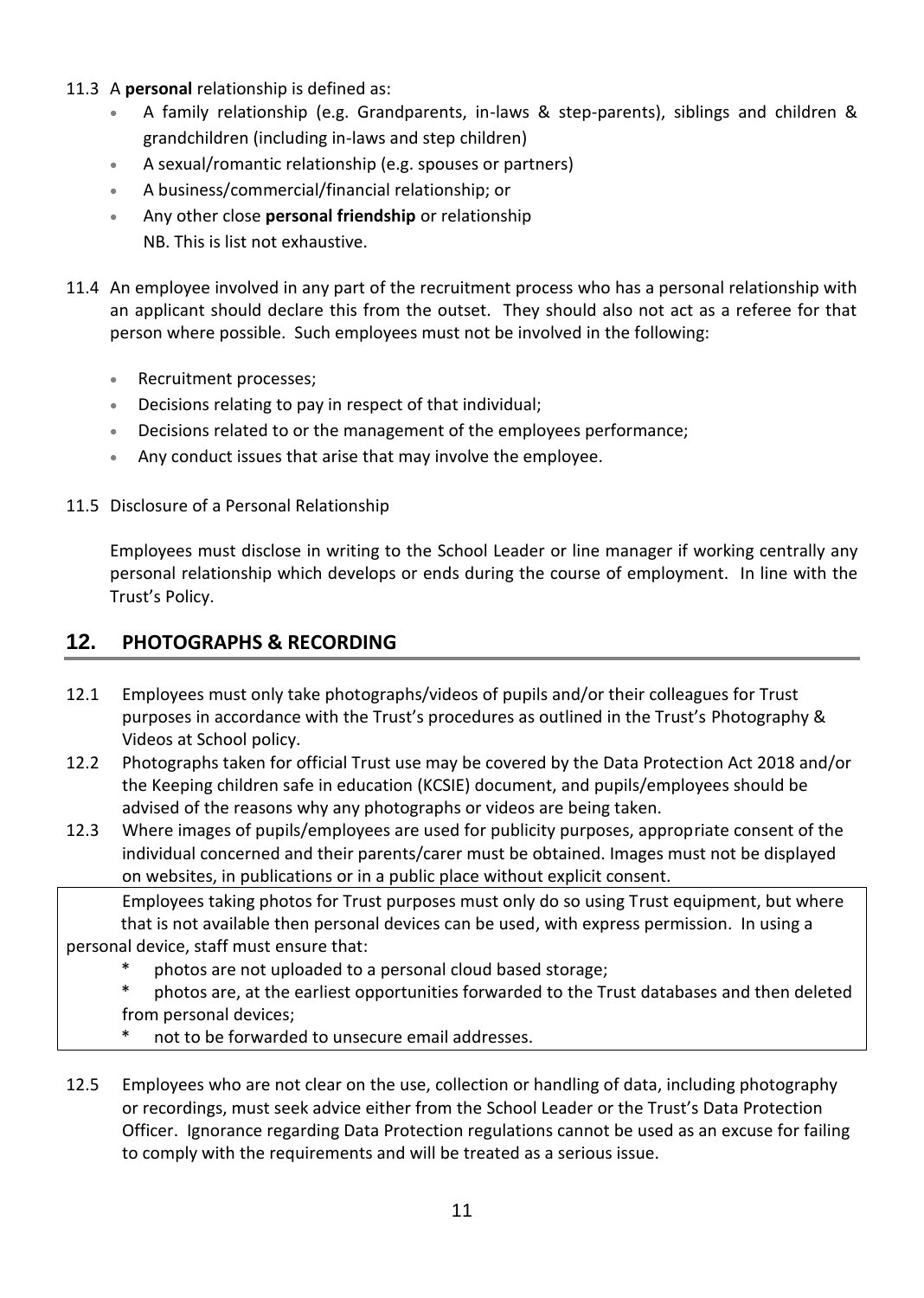## **13. PROTECTION OF TRUST PREMISES / PROPERTY & EQUIPMENT**

- 13.1 Employees are responsible for the safe keeping and the appropriate use of the Trust premises, property and any equipment belonging to the Trust that is under their control or in their possession. This includes, but is not limited to:
	- Trust owned documents;
	- Trust Books, including text books, reference books etc.;
	- Laptops/tablets;
	- Mobile phones/hand held devices;
	- Office equipment;
	- Keys;
	- Security passes;
	- Credit cards;
	- Any other property that may be given to individual employees.

#### 13.2 **Employees must:**

- take good care of Trust property and equipment, when used both on-site or outside of the Trust premises;
- ensure that all property and equipment is maintained appropriately in accordance with the Trust policies and any local school policies;
- take reasonable steps to ensure the security of Trust property at all times; this includes taking all steps to ensure that the property is not misplaced, lost or stolen, ensuring confidential information cannot be viewed, accessed or copied;
- obtain written permission for use of Trust property/equipment where this is for non-work purposes, setting out the clear use/purpose and duration;
- not use the Trusts property/equipment if intoxicated through alcohol consumption or drug taking;
- Never leave Trust IT equipment in any vehicle overnight or visible;
- comply with Health and safety obligations at all times;
- respect both the Trust premises and equipment;
- On the termination of their employment, return all Trust property.

#### **14. SECONDARY EMPLOYMENT**

- 14.1 Employees may take up additional employment, paid or unpaid, providing it will not create a conflict of interest, cause the Trust reputational harm or adversely affect an employee's ability to carry out their duties and responsibilities for the Trust effectively and efficiently.
- 14.2 Paid or unpaid employment includes, but is not limited to:
	- taking up employment with any employer on any type of contractual arrangement;
	- running your own business;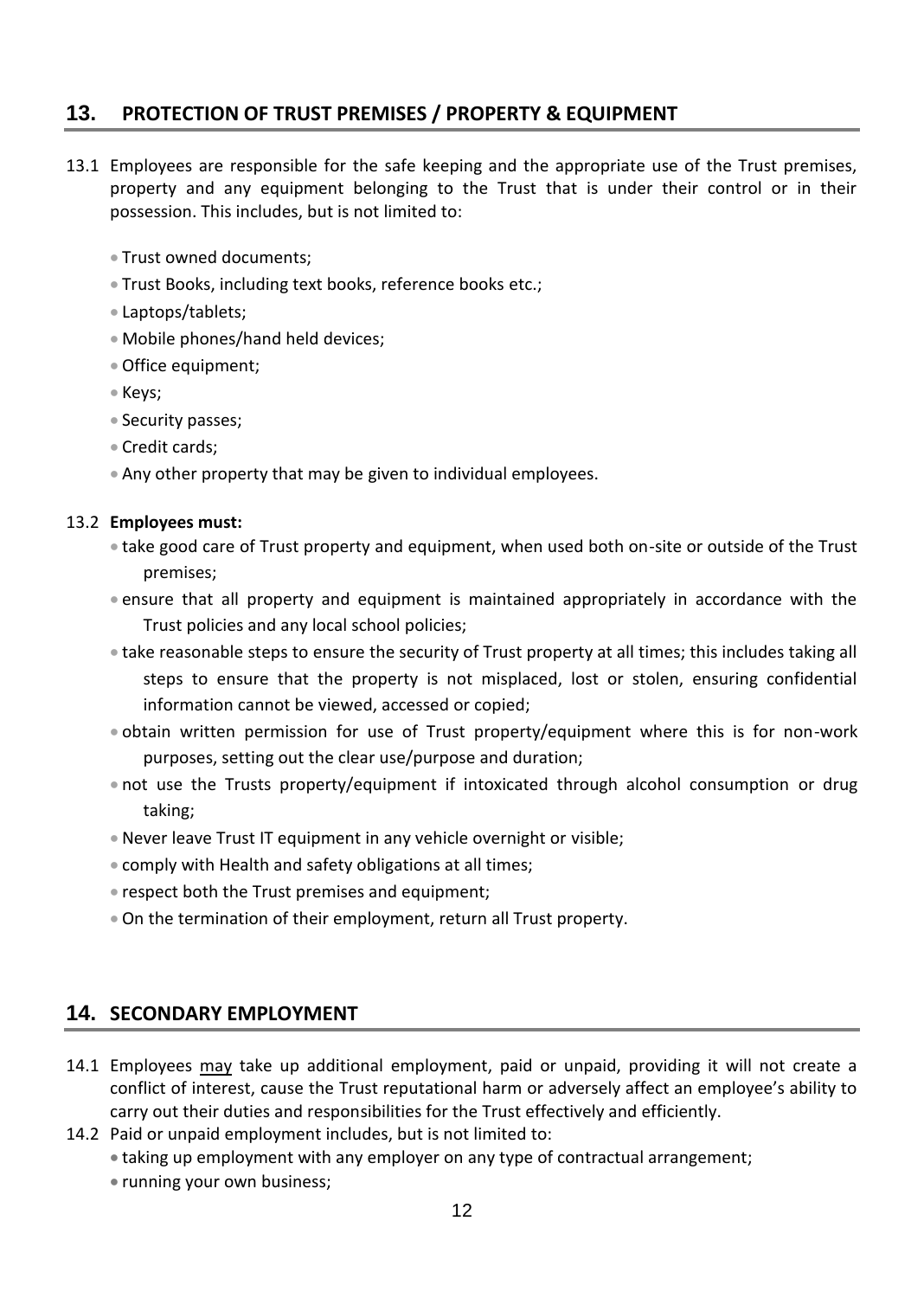- private tutoring:
- holding directorships or trusteeships without permission;
- Participating or having any other interest in organisations that may be a competitor or supplier to the Trust.
- 14.3 Prior permission must be sought from the School Leader or relevant line manager before taking up any additional employment. Carrying out public duties (e.g. jury service) does not count as additional employment.
- 14.4 Employees must not use any Trust property or facilities to support additional employment without prior permission from the School Leader or relevant line manager and any customer must be informed that the private nature of the work is not connected with the Trust.

## **15. SICKNESS ABSENCE: REPORTING PROCEDURES**

*This section must be read in conjunction with the Trust's Attendance Management Policy*

15.1 It is essential that all employees comply with the procedure for notifying the Trust of any absence in accordance with the Trust's and local school's arrangements.

- 15.2 Once an employee has notified the Trust of their absence, the employee should maintain regular contact with the Trust.
- 15.3 Employees who are absent for:
	- Less than 7 calendar days must complete a self-certification for their absence.
	- 7 calendar days or more must provide a valid Fit Note from their GP/Consultant.
- 15.4 Failure to follow the sickness reporting procedures may result in disciplinary action.

## **16. SMOKING & SUBSTANCE MISUSE**

#### 16.1 **SMOKING**

Smoking or vaping is not permitted anywhere on the Trust site or in the immediate vicinity. Appropriate signing out must take place when any employee leaves the premises.

#### **16.2 ALCOHOL & SUBSTANCE USE**

Employees:

- Must not be under the influence of alcohol or any substance which affects their ability to perform their duties, including driving, operating machinery and supervising pupils;
- Must never possess alcohol or illegal drugs or substances at work. Non-prescription drugs, such as ibuprofen or paracetamol and prescription drugs must be kept in an appropriate secure location away from pupils;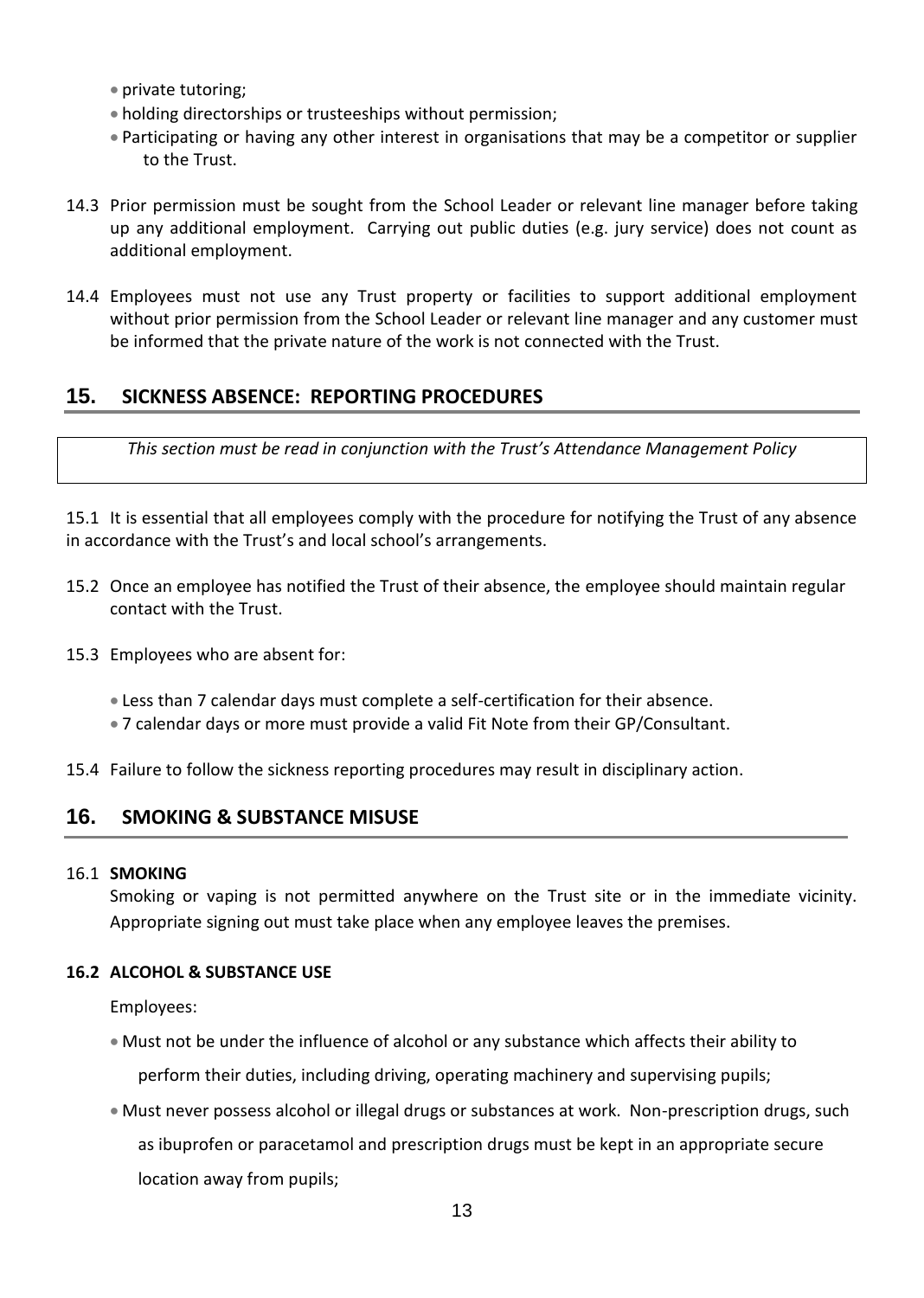- Must advise their manager if they are prescribed any medication which may affect their performance or ability to carry out their duties;
- Must alert the Trust and seek professional help as soon as possible if they have alcohol or substance misuse problems and commit to a programme to achieve a successful recovery;
- Must report to the School Leader, member of the SLT or relevant line manager when they suspect that someone is under the influence of or abusing alcohol or substances.
- 16.3 Support and advice can be obtained from organisations:
	- Drinkline: A free and confidential helpline for anyone who is concerned about their own or someone else's drinking: 0800 917 8282.
	- Smokefree: NHS stop smoking support: [www.nhs.uk/smokefree.](http://www.nhs.uk/smokefree)
	- FRANK: Advice on what to do to help someone who's having a bad reaction to drugs: [www.talktofrank.com/emergency-help.](http://www.talktofrank.com/emergency-help)
	- Trust counselling service

## **17. SOCIAL MEDIA**

*This section must be read in conjunction with the Trust's and schools policies in respect of GDPR, Photography & Videos in school, School Social Media, IT Usage policies*

- 17.1 Social media is constantly evolving and employees are therefore reminded of their continued responsibility to keep up to date with relevant developments and review their privacy settings on a regular basis when using all social media. Personal profiles must not be accessible to pupils and/or parents and all employees must ensure that any content that is posted or shared is appropriate.
- 17.2 Employees are personally responsible for the content that they publish on social media sites, including "Likes" (on Facebook)/"re-tweets" (on Twitter), You Tube, Snapchat, Instagram, LinkedIn, Yammer, WhatsApp etc.
- 17.3 It is important when using Social media that all employees ensure that they do not bring the Trust into disrepute, by making potentially false, derogatory, offensive or defamatory comments, either directly or indirectly, about the Trust, colleagues, individuals, pupils or parents etc. that could negatively impact on the Trusts reputation or cause embarrassment. This includes posting images or links to inappropriate content or using inappropriate language.
- 17.4 Employees must note the following (this list is not exhaustive):
	- Assume that everything can be traced back to them personally as well as to the Trust, their colleagues, pupils and parents;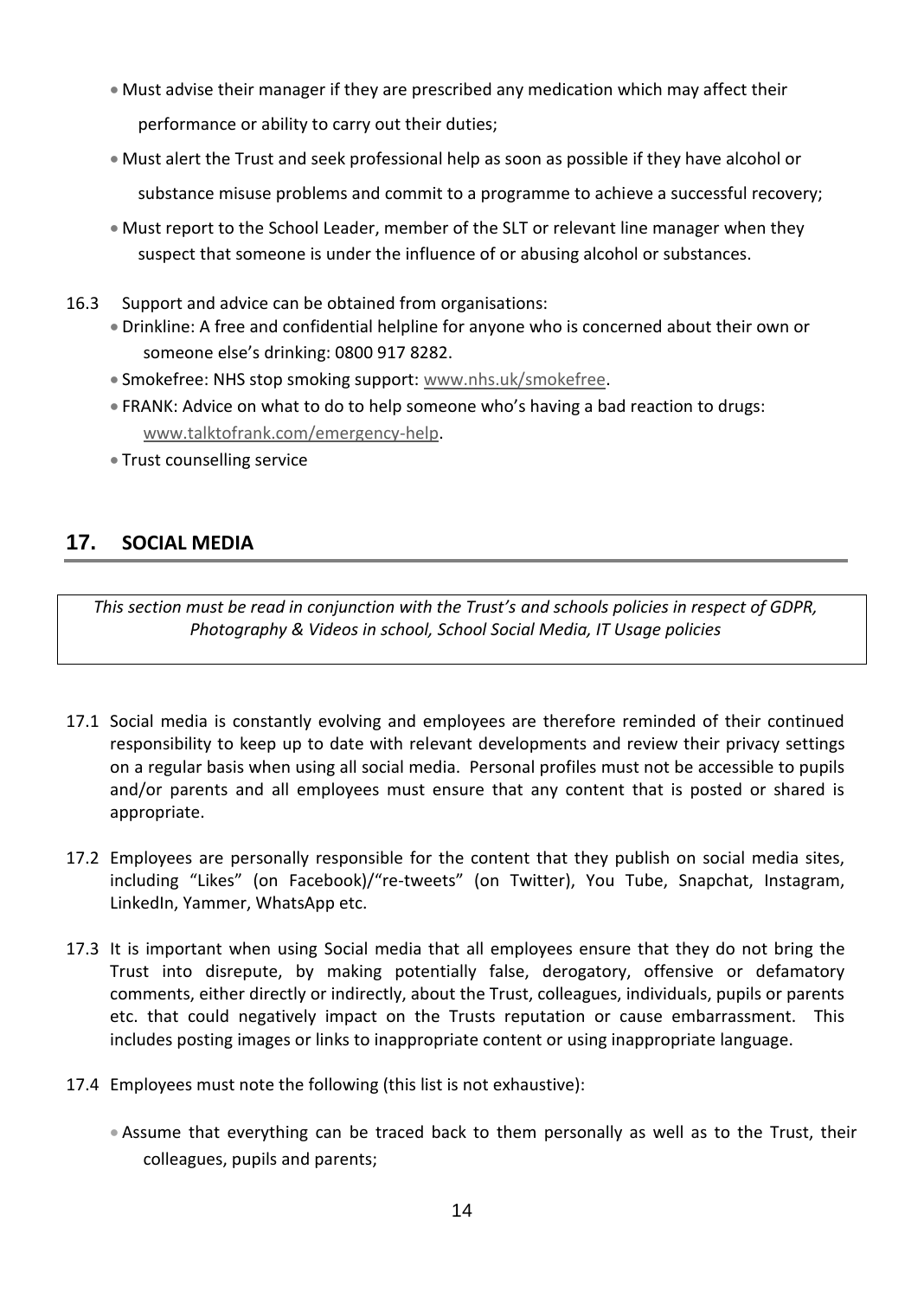- Avoid any conflict of interest and ensure that personal social networking sites are set to private and pupils are never listed as approved contacts or as friends on Facebook etc. An exception to this may be if the child is the employee's own child, relative, or close family friend;
- Potentially false, derogatory, offensive or defamatory remarks (direct or indirect) regarding the Trust, employees, pupils, pupils' relatives, the Trust suppliers and/or partner organisations must not be posted on social media site;
- Employees must not represent their own views/opinions as being those of the Trust;
- Pupils must not be discussed on social media sites;
- Information must not be posted that would disclose the identity of pupils or could in any way be linked to a pupil. This includes photographs or videos of pupils or their homes;
- Employees must not divulge any information that is confidential to the Trust or a partner organisation;
- Employees must not post information on sites including photographs and videos that could bring the Trust or themselves into disrepute;
- Employees must not upload, post, forward or post a link to any pornographic material (that is, writing, pictures, films and video clips of a sexually explicit or arousing nature);
- When posting on social media sites employees must observe the requirements of the Equality Act 2010 and the Human Rights Act 1998 and must not use any offensive, obscene, derogatory, discriminatory language which may also cause embarrassment to the Trust, employees, pupils, pupils' relatives, Council suppliers and partner organisations;
- Employees must never impersonate another person;
- **Employees must not upload, forward or post a link which is likely to: create any liability for the** Trust (whether criminal or civil), breach copyright law or other intellectual property rights, or which invades the privacy of any person;
- Employees must not engage or communicate with students and/or parents regarding any Trust matters via their own personal social media accounts. Only the use of Trust accounts is permitted for this, and only where there is good reason for doing so;
- Employees must not post content that may breach professional standards or the standard reasonably expected of an employee.
- 17.5 The Trust will take disciplinary action against employees for inappropriate use of social media, including use of social media conducted outside of working hours.

## **18. DISCIPLINARY MATTERS**

- 18.1 Failure to adhere to any of the principles of this Code of Conduct may constitute grounds for disciplinary action and could result in summary dismissal. This includes:
	- A personal breach of the Code;
	- Failing to promptly report a suspected breach of the Code;
	- **Encouraging others to breach any part of the Code.**